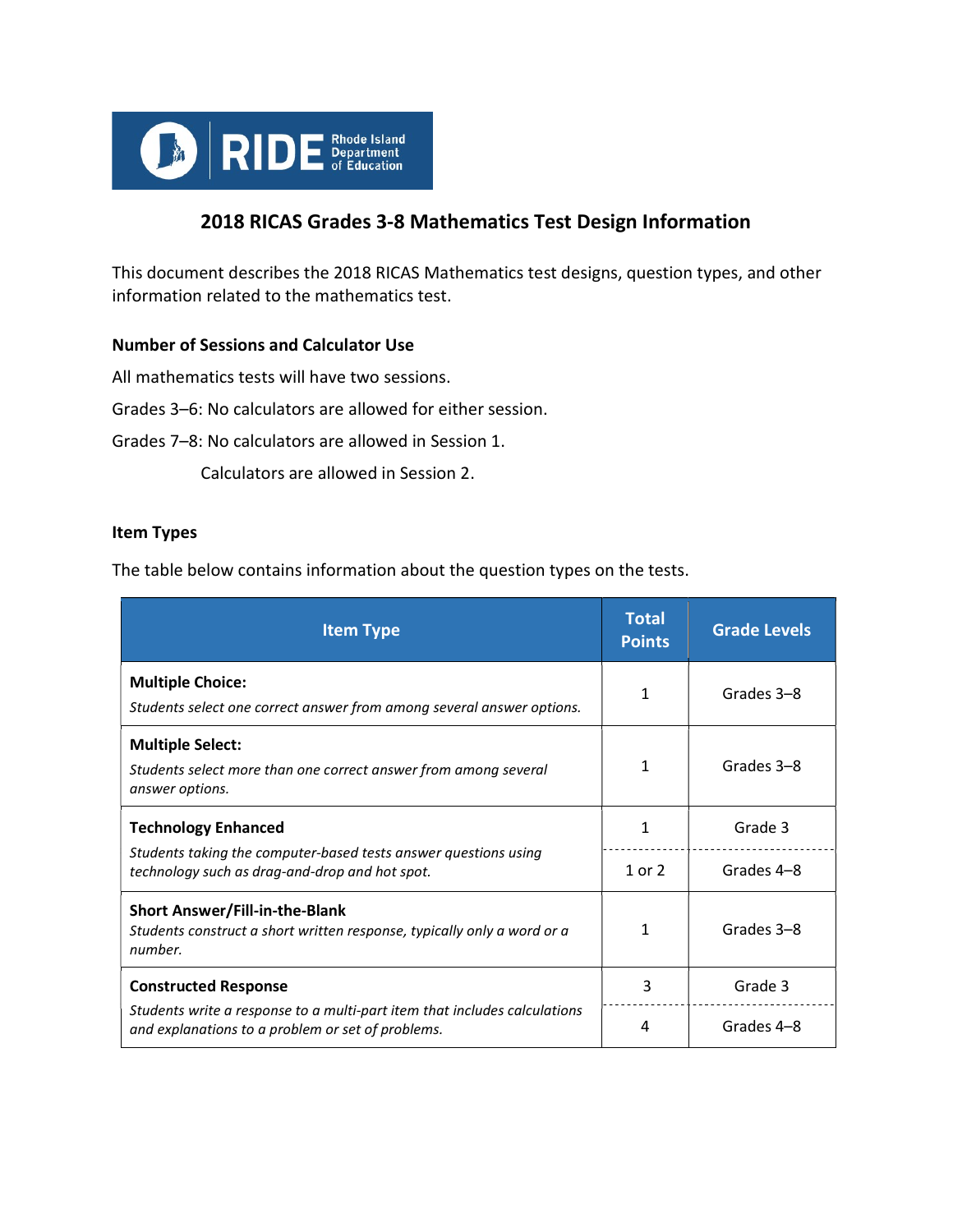## Test Design

Each test includes both common and matrix questions. Common questions count toward a student's score, while matrix questions consist of both field-test and equating questions and do not count toward a student's score.

### Common Questions

Students will complete a range of question types as described above. Information about the number of questions by points is in the table below.

| Grade | <b>Number of</b><br><b>1- Point Questions</b> | <b>Number of</b><br><b>2-point Questions</b> | <b>Number of</b><br><b>Constructed Response</b><br><b>Questions</b> | <b>Total Points</b><br>on Tests |
|-------|-----------------------------------------------|----------------------------------------------|---------------------------------------------------------------------|---------------------------------|
|       | 36                                            |                                              |                                                                     | 48                              |
| 4-8   | 34                                            |                                              |                                                                     | 54                              |

## Matrix Questions

In addition to common questions, students will answer matrix (field test and equating) questions that will vary by grade:

- Students in grade 3 will answer three additional 1-point questions and one additional constructed-response question.
- Students in grades 4–6 will answer three additional 1- or 2-point questions and one additional constructed-response question.
- Students in grades 7–8 will answer four additional 1- or 2-point questions and two additional constructed-response questions.

# Reporting Categories and Percentage of Points

The reporting category percentages for each grade are in the tables below.

| Reporting Category Percentages (+/-5%) for Grades 3-5 |         |         |         |  |  |
|-------------------------------------------------------|---------|---------|---------|--|--|
|                                                       | Grade 3 | Grade 4 | Grade 5 |  |  |
| <b>Operations &amp; Algebraic Thinking</b>            | 30%     | 20%     | 15%     |  |  |
| <b>Number &amp; Operations in Base Ten</b>            | 15%     | 20%     | 30%     |  |  |
| <b>Number &amp; Operations-Fractions</b>              | 20%     | 30%     | 25%     |  |  |
| <b>Measurement &amp; Data</b>                         | 25%     | 20%     | 20%     |  |  |
| Geometry                                              | 10%     | 10%     | 10%     |  |  |